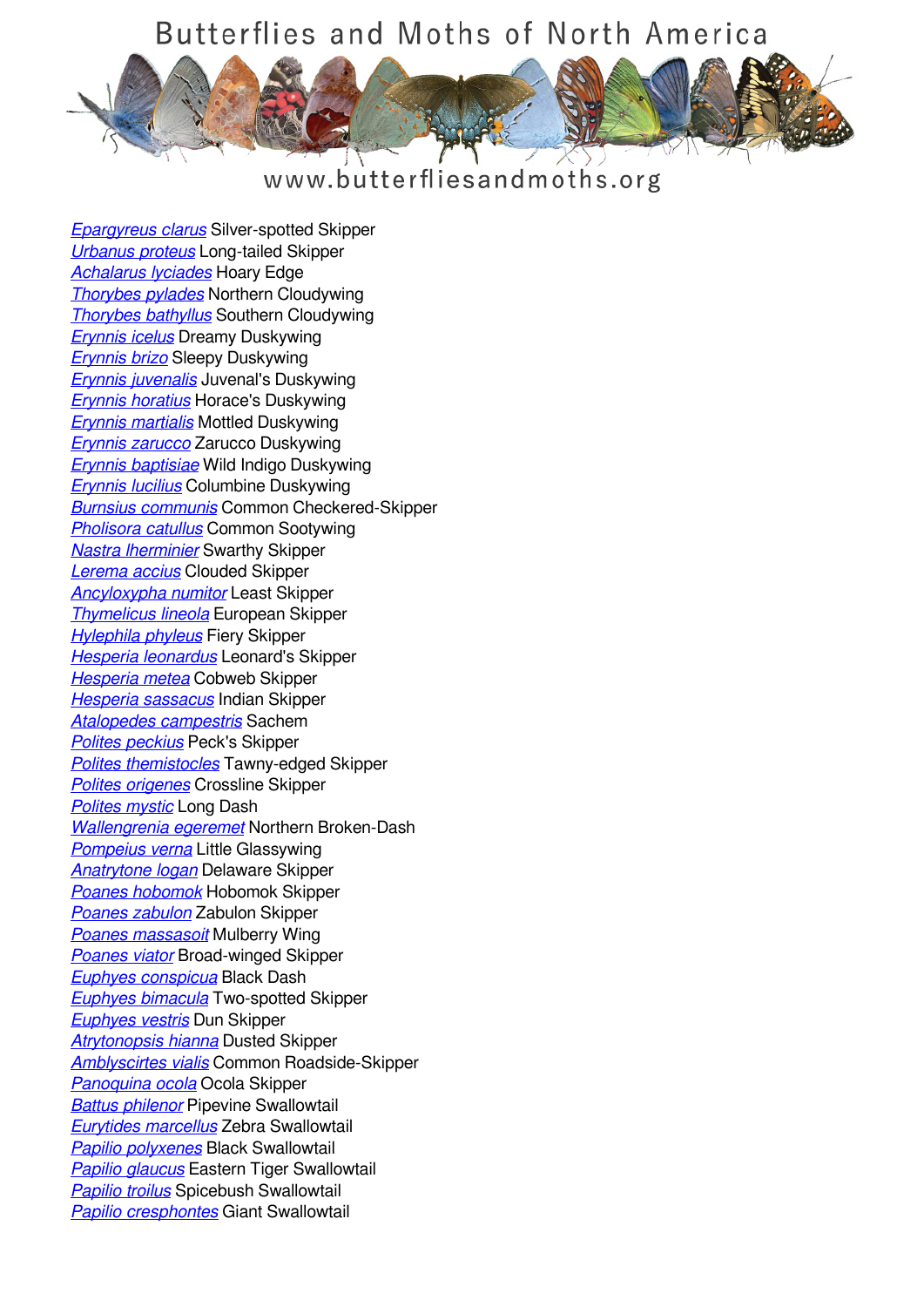*[Anthocharis midea](/species/Anthocharis-midea)* Falcate Orangetip *[Pieris rapae](/species/Pieris-rapae)* Cabbage White *Prodice* Checkered White

*[Colias philodice](/species/Colias-philodice)* Clouded Sulphur

*[Colias eurytheme](/species/Colias-eurytheme)* Orange Sulphur JY **[Zerene cesonia](/species/Zerene-cesonia)** Southern Dogface.butterfliesandmoths.org *[Phoebis sennae](/species/Phoebis-sennae)* Cloudless Sulphur *[Pyrisitia lisa](/species/Pyrisitia-lisa)* Little Yellow *[Abaeis nicippe](/species/Abaeis-nicippe)* Sleepy Orange *[Feniseca tarquinius](/species/Feniseca-tarquinius)* Harvester *[Lycaena phlaeas](/species/Lycaena-phlaeas)* American Copper *[Lycaena hyllus](/species/Lycaena-hyllus)* Bronze Copper *[Callophrys gryneus](/species/Callophrys-gryneus)* Juniper Hairstreak *[Callophrys augustinus](/species/Callophrys-augustinus)* Brown Elfin *[Callophrys irus](/species/Callophrys-irus)* Frosted Elfin *[Callophrys henrici](/species/Callophrys-henrici)* Henry's Elfin *[Callophrys niphon](/species/Callophrys-niphon)* Eastern Pine Elfin *[Satyrium favonius](/species/Satyrium-favonius)* Oak Hairstreak *[Satyrium favonius ontario](/species/Satyrium-favonius-ontario)* 'Northern' Southern Hairstreak *[Satyrium titus](/species/Satyrium-titus)* Coral Hairstreak *[Satyrium acadica](/species/Satyrium-acadica)* Acadian Hairstreak *[Satyrium caryaevorus](/species/Satyrium-caryaevorus)* Hickory Hairstreak *[Satyrium edwardsii](/species/Satyrium-edwardsii)* Edwards' Hairstreak *[Satyrium calanus](/species/Satyrium-calanus)* Banded Hairstreak *[Satyrium liparops](/species/Satyrium-liparops)* Striped Hairstreak *[Calycopis cecrops](/species/Calycopis-cecrops)* Red-banded Hairstreak *[Strymon melinus](/species/Strymon-melinus)* Gray Hairstreak *[Parrhasius m album](/species/Parrhasius-m-album)* White-M Hairstreak *[Cupido comyntas](/species/Cupido-comyntas)* Eastern Tailed-Blue *[Celastrina ladon](/species/Celastrina-ladon)* Spring Azure *[Celastrina neglecta](/species/Celastrina-neglecta)* Summer Azure *[Celastrina neglectamajor](/species/Celastrina-neglectamajor)* Appalachian Azure *[Glaucopsyche lygdamus](/species/Glaucopsyche-lygdamus)* Silvery Blue *[Calephelis borealis](/species/Calephelis-borealis)* Northern Metalmark *[Libytheana carinenta](/species/Libytheana-carinenta)* American Snout *[Danaus plexippus](/species/Danaus-plexippus)* Monarch *[Euptoieta claudia](/species/Euptoieta-claudia)* Variegated Fritillary *[Speyeria cybele](/species/Speyeria-cybele)* Great Spangled Fritillary *[Speyeria aphrodite](/species/Speyeria-aphrodite)* Aphrodite Fritillary *[Speyeria idalia](/species/Speyeria-idalia)* Regal Fritillary *[Boloria selene](/species/Boloria-selene)* Silver-bordered Fritillary *[Boloria bellona](/species/Boloria-bellona)* Meadow Fritillary *[Limenitis arthemis](/species/Limenitis-arthemis)* Red-spotted Purple or White Admiral *[Limenitis arthemis arthemis](/species/Limenitis-arthemis-arthemis)* White Admiral *[Limenitis arthemis astyanax](/species/Limenitis-arthemis-astyanax)* 'Astyanax' Red-spotted Purple *[Limenitis archippus](/species/Limenitis-archippus)* Viceroy *[Asterocampa celtis](/species/Asterocampa-celtis)* Hackberry Emperor *[Asterocampa clyton](/species/Asterocampa-clyton)* Tawny Emperor *[Chlosyne nycteis](/species/Chlosyne-nycteis)* Silvery Checkerspot *[Phyciodes tharos](/species/Phyciodes-tharos)* Pearl Crescent *[Phyciodes batesii](/species/Phyciodes-batesii)* Tawny Crescent *[Euphydryas phaeton](/species/Euphydryas-phaeton)* Baltimore Checkerspot *[Junonia coenia](/species/Junonia-coenia)* Common Buckeye *[Polygonia interrogationis](/species/Polygonia-interrogationis)* Question Mark *[Polygonia comma](/species/Polygonia-comma)* Eastern Comma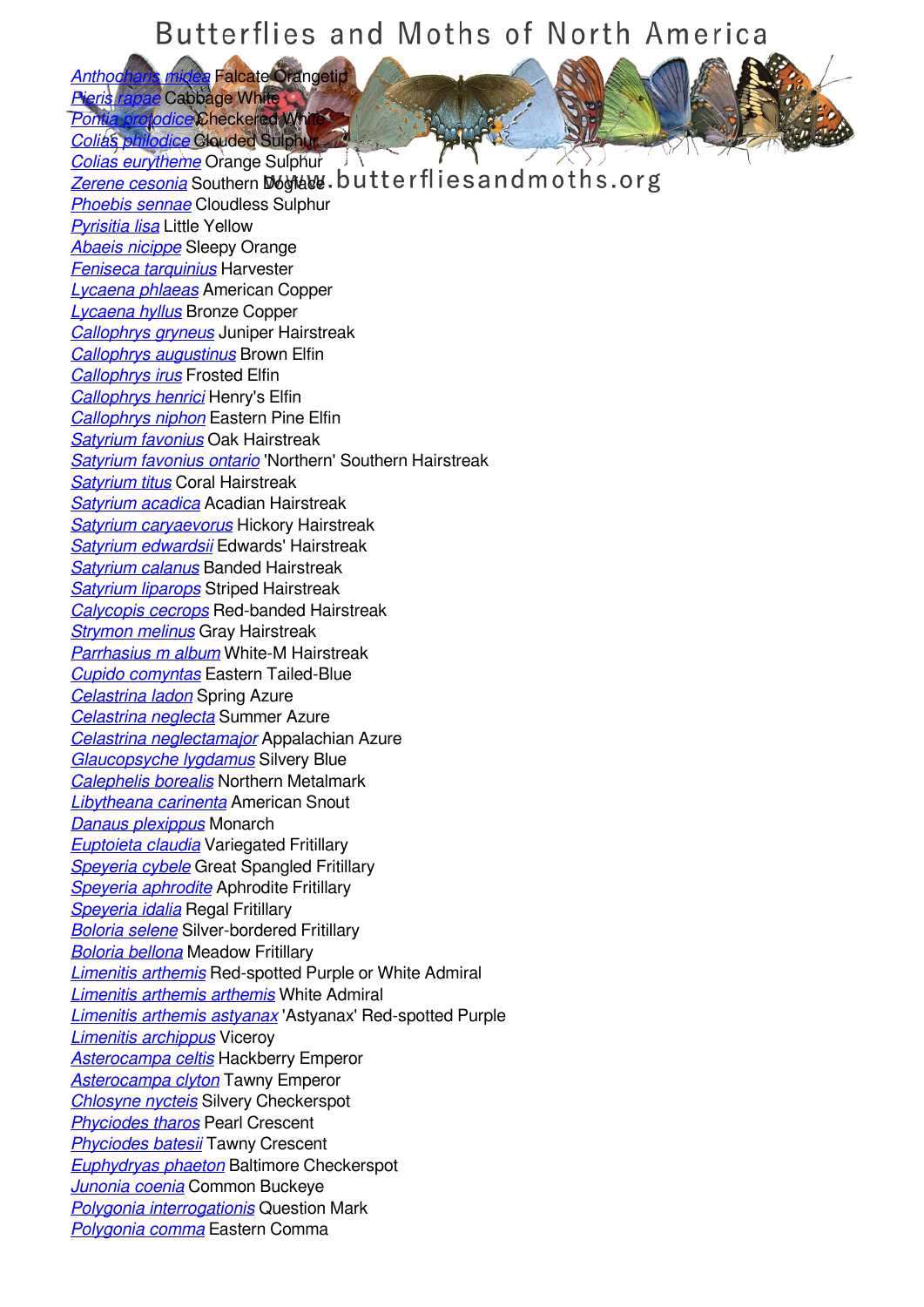*[Polygonia progne](/species/Polygonia-progne)* Gray Comma *Arti* Milbert's Tortoiseshell

*[Nymphalis vaualbum](/species/Nymphalis-vaualbum)* Compton Tortoiseshell

*[Nymphalis antiopa](/species/Nymphalis-antiopa)* Mourning Cloak *[Vanessa virginiensis](/species/Vanessa-virginiensis)* American Lady **[Vanessa cardui](/species/Vanessa-cardui)** Painted Ladyw w.butterflies and moths.org *[Vanessa atalanta](/species/Vanessa-atalanta)* Red Admiral *[Enodia anthedon](/species/Enodia-anthedon)* Northern Pearly-eye *[Satyrodes eurydice](/species/Satyrodes-eurydice)* Eyed Brown *[Satyrodes appalachia](/species/Satyrodes-appalachia)* Appalachian Brown *[Megisto cymela](/species/Megisto-cymela)* Little Wood-Satyr *[Cercyonis pegala](/species/Cercyonis-pegala)* Common Wood-Nymph *[Automeris io](/species/Automeris-io)* Io moth *[Hyalophora cecropia](/species/Hyalophora-cecropia)* Cecropia silkmoth *[Actias luna](/species/Actias-luna)* Luna moth *[Callosamia angulifera](/species/Callosamia-angulifera)* Tuliptree silkmoth *[Antheraea polyphemus](/species/Antheraea-polyphemus)* Polyphemus moth *[Citheronia regalis](/species/Citheronia-regalis)* Royal Walnut Moth *[Eacles imperialis](/species/Eacles-imperialis)* Imperial moth *[Paonias excaecata](/species/Paonias-excaecata)* Blinded sphinx *[Manduca sexta](/species/Manduca-sexta)* Carolina sphinx *[Manduca jasminearum](/species/Manduca-jasminearum)* Ash sphinx *[Paonias myops](/species/Paonias-myops)* Small-eyed sphinx *[Amorpha juglandis](/species/Amorpha-juglandis)* Walnut sphinx *[Smerinthus jamaicensis](/species/Smerinthus-jamaicensis)* Twin-spotted sphinx *[Ceratomia amyntor](/species/Ceratomia-amyntor)* Elm sphinx *[Ceratomia undulosa](/species/Ceratomia-undulosa)* Waved sphinx *[Hemaris gracilis](/species/Hemaris-gracilis)* Slender clearwing *[Darapsa myron](/species/Darapsa-myron)* Virginia creeper sphinx *[Eumorpha pandorus](/species/Eumorpha-pandorus)* Pandorus Sphinx *[Eumorpha fasciatus](/species/Eumorpha-fasciatus)* Banded sphinx *[Darapsa choerilus \(pholus\)](/species/Darapsa-choerilus-%28pholus%29)* Azalea Sphinx *[Hemaris diffinis](/species/Hemaris-diffinis)* Snowberry Clearwing *[Deidamia inscriptum](/species/Deidamia-inscriptum)* Lettered sphinx *[Hemaris thysbe](/species/Hemaris-thysbe)* Hummingbird Clearwing *[Hyles lineata](/species/Hyles-lineata)* White-lined Sphinx *[Amphion floridensis](/species/Amphion-floridensis)* Nessus sphinx *[Eumorpha achemon](/species/Eumorpha-achemon)* Achemon sphinx *[Xylophanes tersa](/species/Xylophanes-tersa)* Tersa Sphinx *[Datana contracta](/species/Datana-contracta)* Contracted Datana *[Nadata gibbosa](/species/Nadata-gibbosa)* White-dotted Prominent *[Schizura leptinoides](/species/Schizura-leptinoides)* Black-blotched Schizura *[Schizura ipomoeae](/species/Schizura-ipomoeae)* Morning-glory Prominent *[Cerma cerintha](/species/Cerma-cerintha)* Tufted Bird-Dropping Moth *[Spragueia leo](/species/Spragueia-leo)* Common Spragueia *[Marimatha nigrofimbria](/species/Marimatha-nigrofimbria)* Black-bordered Lemon Moth *[Protodeltote muscosula](/species/Protodeltote-muscosula)* Large Mossy Lithacodia *[Leuconycta diphteroides](/species/Leuconycta-diphteroides)* Green Leuconycta *[Polygrammate hebraeicum](/species/Polygrammate-hebraeicum)* The Hebrew *[Acronicta interrupta](/species/Acronicta-interrupta)* Interrupted Dagger Moth *[Simyra insularis](/species/Simyra-insularis)* Henry's Marsh Moth *[Acronicta oblinita](/species/Acronicta-oblinita)* Smeared Dagger Moth *[Acronicta americana](/species/Acronicta-americana)* American Dagger Moth *[Acronicta funeralis](/species/Acronicta-funeralis)* Funerary Dagger Moth *[Spodoptera ornithogalli](/species/Spodoptera-ornithogalli)* Yellow-striped Armyworm Moth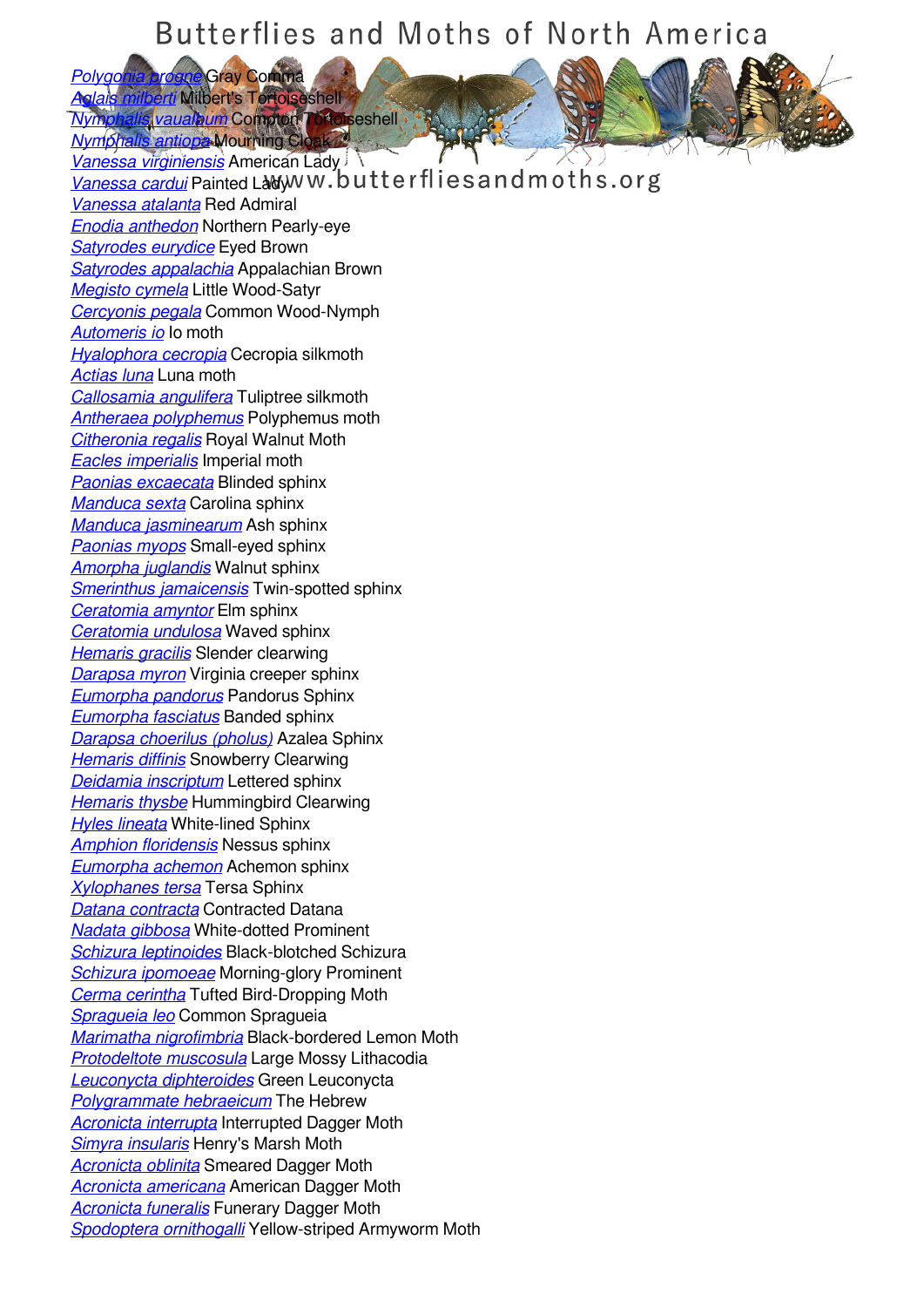*[Cirrhophanus triangulifer](/species/Cirrhophanus-triangulifer)* Goldenrod Stowaway **Nipho** 

*Balla* Three-lined Bal *[Papaipema baptisiae](/species/Papaipema-baptisiae)*

*[Amphipyra pyramidoides](/species/Amphipyra-pyramidoides)* Copper Underwing **[Condica vecors](/species/Condica-vecors)** Dusky Growndring.butterflies and moths.org *[Cucullia convexipennis](/species/Cucullia-convexipennis)* Brown-hooded Owlet *[Sunira bicolorago](/species/Sunira-bicolorago)* Bicolored Sallow *[Eupsilia vinulenta](/species/Eupsilia-vinulenta)* Straight-toothed Sallow *[Maliattha synochitis](/species/Maliattha-synochitis)* Black-dotted Maliattha *[Pseudeustrotia carneola](/species/Pseudeustrotia-carneola)* Pink-barred Pseudeustrotia *[Megalographa biloba](/species/Megalographa-biloba)* Bilobed Looper Moth *[Autographa precationis](/species/Autographa-precationis)* The Common Looper Moth *[Anagrapha falcifera](/species/Anagrapha-falcifera)* Celery Looper Moth *[Allagrapha aerea](/species/Allagrapha-aerea)* Unspotted Looper Moth *[Mythimna unipuncta](/species/Mythimna-unipuncta)* Armyworm Moth *[Nephelodes minians](/species/Nephelodes-minians)* Bronzed Cutworm Moth *[Leucania sp.](/species/Leucania-sp.) [Leucania ursula](/species/Leucania-ursula)* Ursula Wainscot *[Lacinipolia laudabilis](/species/Lacinipolia-laudabilis)* Laudable Arches *[Lacinipolia renigera](/species/Lacinipolia-renigera)* Bristly Cutworm Moth *[Peridroma saucia](/species/Peridroma-saucia)* Variegated Cutworm Moth *[Agrotis ipsilon](/species/Agrotis-ipsilon)* Ipsilon Dart *[Xestia smithii](/species/Xestia-smithii)* Smith's Dart *[Noctua pronuba](/species/Noctua-pronuba)* European Yellow Underwing *[Feltia herilis](/species/Feltia-herilis)* Master's Dart *[Helicoverpa zea](/species/Helicoverpa-zea)* Corn Earworm Moth *[Chloridea virescens](/species/chloridea-virescens)* Tobacco Budworm Moth *[Eudryas unio](/species/Eudryas-unio)* Pearly Wood-nymph *[Alypia octomaculata](/species/Alypia-octomaculata)* Eight-spotted Forester *[Eudryas grata](/species/Eudryas-grata)* Beautiful Wood-nymph *[Psychomorpha epimenis](/species/Psychomorpha-epimenis)* Grapevine Epimenis *[Pyrrharctia isabella](/species/Pyrrharctia-isabella)* Isabella Tiger Moth or Banded Woolybear *[Cycnia tenera](/species/Cycnia-tenera)* Delicate Cycnia or Dogbane Tiger Moth *[Grammia arge](/species/Grammia-arge)* Arge Tiger Moth *[Halysidota harrisii](/species/Halysidota-harrisii)* Sycamore Tussock Moth *[Estigmene acrea](/species/Estigmene-acrea)* Salt Marsh Moth or Acrea Moth *[Halysidota tessellaris](/species/Halysidota-tessellaris)* Banded Tussock Moth or Pale Tiger Moth *[Apantesis vittata](/species/Apantesis-vittata)* Banded Tiger Moth *[Spilosoma virginica](/species/Spilosoma-virginica)* Virginian Tiger Moth or Yellow Woolybear Moth *[Hypercompe scribonia](/species/Hypercompe-scribonia)* Great Leopard Moth *[Euchaetes egle](/species/Euchaetes-egle)* Milkweed Tussock Moth or Milkweed Tiger Moth *[Hyphantria cunea](/species/Hyphantria-cunea)* Fall Webworm Moth *[Cisseps fulvicollis](/species/Cisseps-fulvicollis)* Yellow-collared Scape Moth *[Idia lubricalis](/species/Idia-lubricalis)* Glossy Black Idia Moth *[Chytolita morbidalis](/species/Chytolita-morbidalis)* Morbid Owlet Moth *[Idia aemula](/species/Idia-aemula)* Common Idia Moth *[Palthis asopialis](/species/Palthis-asopialis)* Faint-spotted Palthis Moth *[Phalaenostola larentioides](/species/Phalaenostola-larentioides)* Black-banded Owlet Moth *[Tetanolita mynesalis](/species/Tetanolita-mynesalis)* Smoky Tetanolita Moth *[Phalaenophana pyramusalis](/species/Phalaenophana-pyramusalis)* Dark-banded Owlet Moth *[Idia americalis](/species/Idia-americalis)* American Idia Moth *[Renia factiosalis](/species/Renia-factiosalis)* Sociable Renia Moth *[Zanclognatha pedipilalis](/species/Zanclognatha-pedipilalis)* Grayish Zanclognatha Moth *[Zanclognatha cruralis-obscuripennis](/species/Zanclognatha-cruralis-obscuripennis)* Early Zanclognatha Moth/Dark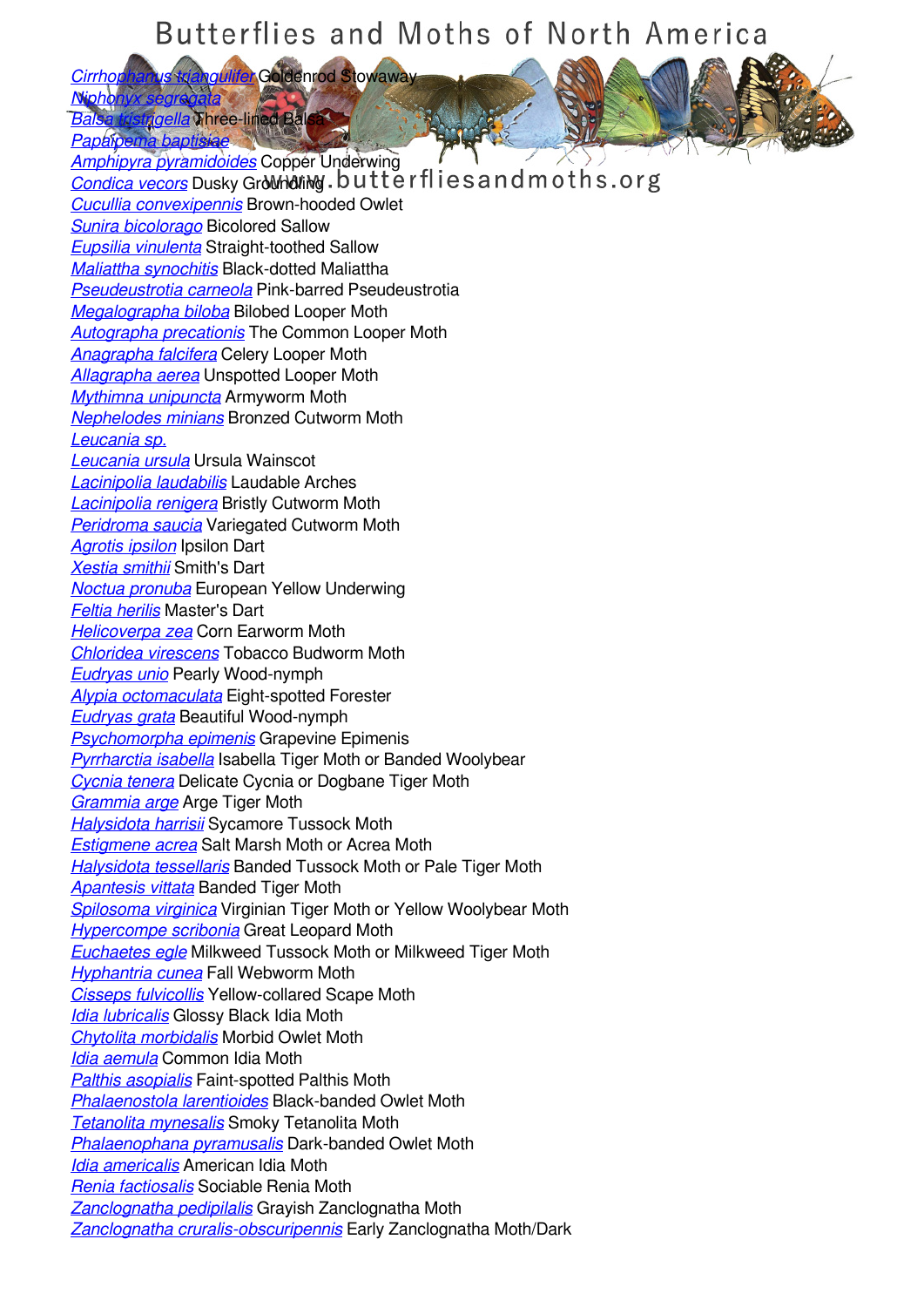Zanclognatha Moth<br>Hypena scabra Gre *Abra* Green Cloverworm Moth

*Himonalis* Baltimore Bomolocha Moth *[Hypena madefactalis](/species/Hypena-madefactalis)* Gray-edged Bomolocha Moth

*[Scoliopteryx libatrix](/species/Scoliopteryx-libatrix)* The Herald  $\overrightarrow{A}$  and  $\overrightarrow{A}$  and  $\overrightarrow{B}$  and  $\overrightarrow{B}$  and  $\overrightarrow{B}$  and  $\overrightarrow{B}$  and  $\overrightarrow{B}$  and  $\overrightarrow{B}$  and  $\overrightarrow{B}$  and  $\overrightarrow{B}$  and  $\overrightarrow{B}$  and  $\overrightarrow{B}$  and  $\overrightarrow{B}$  and  $\overrightarrow{B}$  and  $\overrightarrow{$ *[Anomis privata](/species/Anomis-privata) [Parallelia bistriaris](/species/Parallelia-bistriaris)* Maple Looper Moth *[Catocala parta](/species/Catocala-parta)* Mother Underwing *[Catocala vidua](/species/Catocala-vidua)* The Widow *[Catocala ilia](/species/Catocala-ilia)* Ilia Underwing *[Catocala piatrix](/species/Catocala-piatrix)* The Penitent Underwing *[Panopoda rufimargo](/species/Panopoda-rufimargo)* Red-lined Panopoda *[Zale unilineata](/species/Zale-unilineata)* One-lined Zale *[Spiloloma lunilinea](/species/Spiloloma-lunilinea)* Moon-Lined Moth *[Ascalapha odorata](/species/Ascalapha-odorata)* Black Witch *[Catocala ultronia](/species/Catocala-ultronia)* Ultronia Underwing *[Catocala amatrix](/species/Catocala-amatrix)* Sweetheart Underwing *[Zale lunata](/species/Zale-lunata)* Lunate Zale *[Caenurgina erechtea](/species/Caenurgina-erechtea)* Forage Looper Moth *[Caenurgina crassiuscula](/species/Caenurgina-crassiuscula)* Clover Looper Moth *[Catocala residua](/species/Catocala-residua)* Residua Underwing *[Zale horrida](/species/Zale-horrida)* Horrid Zale *[Catocala blandula](/species/Catocala-blandula)* Charming Underwing Moth *[Catocala neogama](/species/Catocala-neogama)* The Bride *[Catocala maestosa](/species/Catocala-maestosa)* Sad Underwing *[Scolecocampa liburna](/species/Scolecocampa-liburna)* Dead-wood Borer Moth *[Euparthenos nubilis](/species/Euparthenos-nubilis)* Locust Underwing *[Catocala connubialis](/species/Catocala-connubialis)* Connubial Underwing *[Rivula propinqualis](/species/Rivula-propinqualis)* Spotted Grass Moth *[Orgyia leucostigma](/species/Orgyia-leucostigma)* White-marked Tussock Moth *[Lymantria dispar](/species/Lymantria-dispar) [Promalactis suzukiella](/species/Promalactis-suzukiella)* Suzuki's Promalactis Moth *[Epicallima argenticinctella](/species/Epicallima-argenticinctella) [Prodoxus decipiens](/species/Prodoxus-decipiens) [Acrolophus popeanella](/species/Acrolophus-popeanella)* Clemens' Grass Tubeworm Moth *[Psilocorsis reflexella](/species/Psilocorsis-reflexella)* Dotted Leaftier Moth *[Pubitelphusa latifasciella](/species/Pubitelphusa-latifasciella) [Chrysoesthia sexguttella](/species/Chrysoesthia-sexguttella) [Dichomeris inserrata](/species/Dichomeris-inserrata) [Plutella xylostella](/species/Plutella-xylostella)* Diamondback Moth *[Atteva aurea](/species/Atteva-aurea)* Ailanthus Webworm Moth *[Homadaula anisocentra](/species/Homadaula-anisocentra)* Mimosa Webworm Moth *[Melittia cucurbitae](/species/Melittia-cucurbitae)* Squash Vine Borer *[Synanthedon fatifera](/species/Synanthedon-fatifera)* Lesser Viburnum Clearwing Moth *[Synanthedon rileyana](/species/Synanthedon-rileyana)* Riley's Clearwing *[Zeuzera pyrina](/species/Zeuzera-pyrina)* Leopard Moth *[Eucosma tocullionana](/species/Eucosma-tocullionana)* White Pine Cone Borer *[Proteoteras aesculana](/species/Proteoteras-aesculana) [Epiblema otiosana](/species/Epiblema-otiosana)* Bidens Borer Moth *[Hedya chionosema](/species/Hedya-chionosema)* White-spotted Hedya *[Ecdytolopha insiticiana](/species/Ecdytolopha-insiticiana)* Locust Twig Borer Moth *[Pseudexentera virginiana](/species/Pseudexentera-virginiana) [Phaecasiophora confixana](/species/Phaecasiophora-confixana)* Macrame Moth *[Hedya nubiferana](/species/Hedya-nubiferana) [Epiblema carolinana](/species/Epiblema-carolinana)* Gray-blotched Epiblema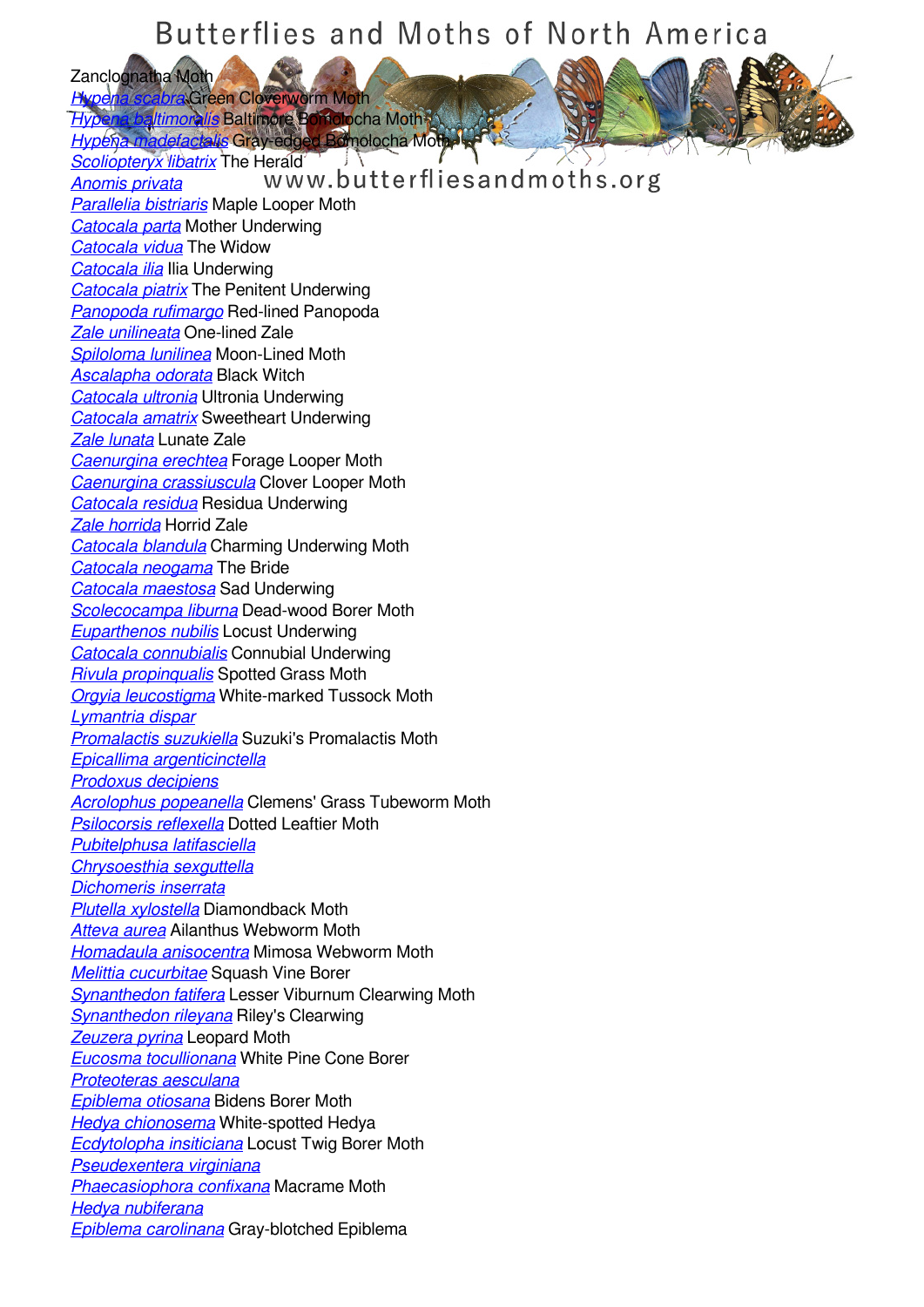*[Aethes sp.](/species/Aethes-sp.) Lura rosaceana* Oblique-banded Leafroller Moth

*[Platynota idaeusalis](/species/Platynota-idaeusalis)* Tufted Apple-Bud Moth

*[Pandemis limitata](/species/Pandemis-limitata)* Three-lined Leafroller Moth *[Harrisina americana](/species/Harrisina-americana)* Grapeleaf Skeletonizer Moth **[Pyromorpha dimidiata](/species/Pyromorpha-dimidiata)** Orange-patched Smoky Moth s and moths.org *[Acharia stimulea](/species/Acharia-stimulea)* Saddleback Caterpillar Moth *[Euclea delphinii](/species/Euclea-delphinii)* Spiny Oak-slug Moth *[Fulgoraecia exigua](/species/Fulgoraecia-exigua)* Planthopper Parasite Moth *[Petrophila fulicalis](/species/Petrophila-fulicalis)* Feather-edged Petrophila *[Parapediasia teterrella](/species/Parapediasia-teterrella)* Bluegrass Webworm Moth *[Chrysoteuchia topiaria](/species/Chrysoteuchia-topiaria) [Microcrambus elegans](/species/Microcrambus-elegans)* Elegant Grass-veneer *[Crambus agitatellus](/species/Crambus-agitatellus) [Agriphila ruricolellus](/species/Agriphila-ruricolellus) [Urola nivalis](/species/Urola-nivalis) [Evergestis pallidata](/species/Evergestis-pallidata)* Purple-backed Cabbageworm *[Evergestis rimosalis](/species/Evergestis-rimosalis) [Chalcoela iphitalis](/species/Chalcoela-iphitalis)* Sooty Winged Chalcoela Moth *[Glaphyria fulminalis](/species/Glaphyria-fulminalis)* Black-patched Glaphyria Moth *[Palpita magniferalis](/species/Palpita-magniferalis)* Splendid Palpita *[Anageshna primordialis](/species/Anageshna-primordialis) [Pyrausta orphisalis](/species/Pyrausta-orphisalis)* Orange Mint Moth *[Desmia funeralis](/species/Desmia-funeralis)* Grape Leaffolder Moth *[Herpetogramma pertextalis](/species/Herpetogramma-pertextalis) [Ostrinia nubilalis](/species/Ostrinia-nubilalis)* European Corn Borer Moth *[Diacme adipaloides](/species/Diacme-adipaloides) [Nomophila nearctica](/species/Nomophila-nearctica)* Lucerne Moth *[Pyrausta signatalis](/species/Pyrausta-signatalis) [Saucrobotys futilalis](/species/Saucrobotys-futilalis)* Dogbane Saucrobotys Moth *[Udea rubigalis](/species/Udea-rubigalis)* Celery Leaftier Moth *[Desmia maculalis](/species/Desmia-maculalis) [Desmia funeralis/maculalis](/species/Desmia-funeralis/maculalis--)  [Galasa nigrinodis](/species/Galasa-nigrinodis) [Aphomia sociella](/species/Aphomia-sociella)* Bee Moth *[Oreana unicolorella](/species/Oreana-unicolorella) [Sciota virgatella](/species/Sciota-virgatella) [Moodna ostrinella](/species/Moodna-ostrinella)* Darker Moodna Moth *[Aglossa cuprina](/species/Aglossa-cuprina)* Grease Moth *[Aglossa pinguinalis](/species/Aglossa-pinguinalis)* Large Tabby *[Hypsopygia olinalis](/species/Hypsopygia-olinalis) [Pyralis farinalis](/species/Pyralis-farinalis)* Meal Moth *[Aglossa caprealis](/species/Aglossa-caprealis)* Stored Grain Moth *[Aglossa disciferalis](/species/Aglossa-disciferalis)* Pink-masked Pyralid Moth *[Emmelina monodactyla](/species/Emmelina-monodactyla)* Morning-glory Plume Moth *[Geina periscelidactylus](/species/Geina-periscelidactylus)* Grape Plume Moth *[Geina tenuidactyla](/species/Geina-tenuidactyla)* Himmelman's Plume Moth *[Heliomata cycladata](/species/Heliomata-cycladata)* Common Spring Moth *[Metarranthis hypochraria](/species/Metarranthis-hypochraria)* Common Metarranthis *[Digrammia ocellinata](/species/Digrammia-ocellinata)* Faint-spotted Angle *[Digrammia continuata](/species/Digrammia-continuata)* Curve-lined Angle *[Ennomos subsignaria](/species/Ennomos-subsignaria)* Elm Spanworm Moth *[Iridopsis defectaria](/species/Iridopsis-defectaria)* Brown-shaded Gray *[Speranza pustularia](/species/Speranza-pustularia)* Lesser Maple Spanworm Moth *[Ennomos magnaria](/species/Ennomos-magnaria)* Maple Spanworm